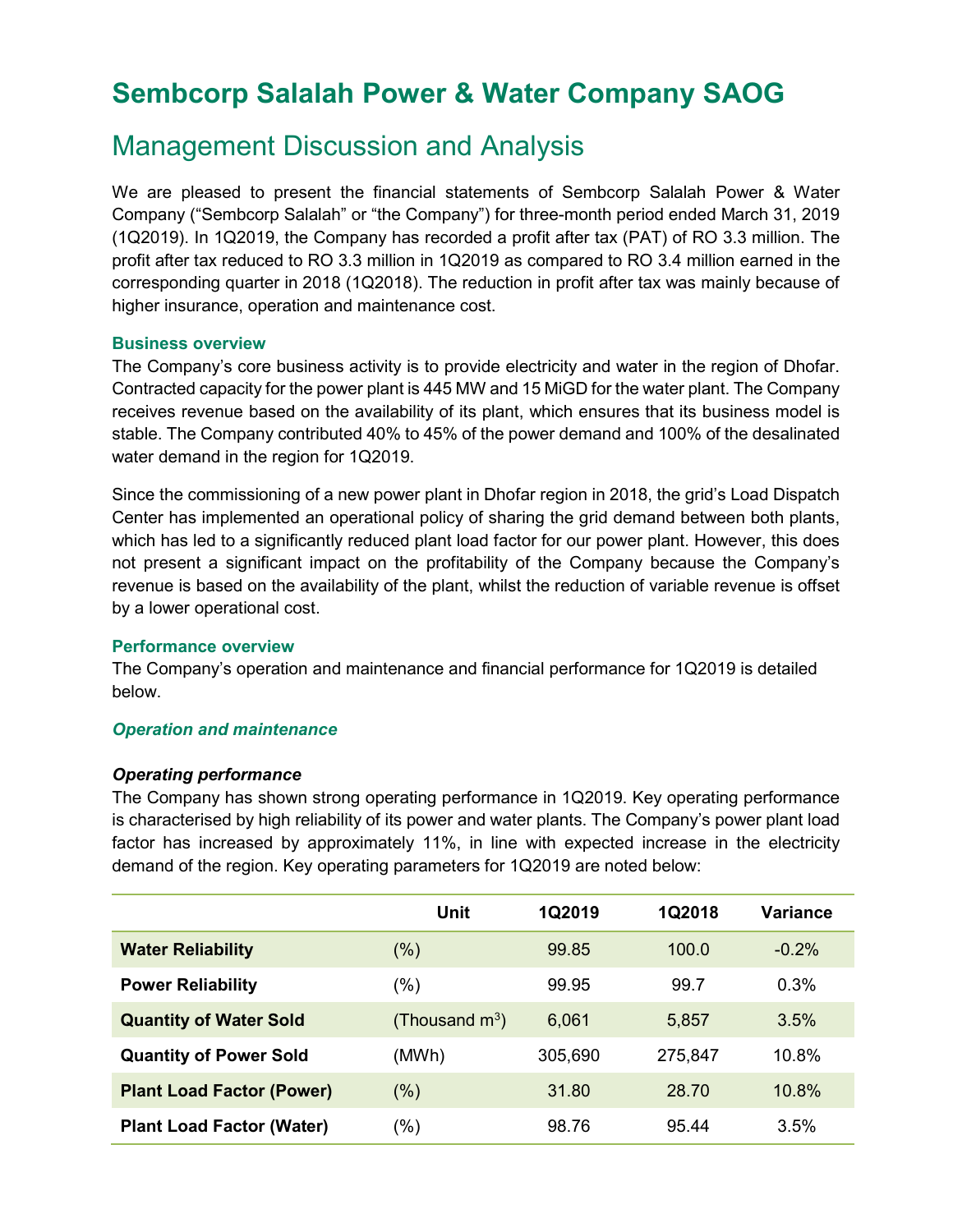## **Maintenance**

## Financial performance

| plant operation, efficiency and its sustainability. In addition to routine maintenance of the plant,<br>the Company successfully completed a major inspection and package 3 upgrade of one gas<br>turbine and maintenance of pressure regulating terminal natural gas station during 1Q2019. | The Company continues to diligently and proactively perform maintenance of the plant to improve |                             |          |           |               |             |                                      |
|----------------------------------------------------------------------------------------------------------------------------------------------------------------------------------------------------------------------------------------------------------------------------------------------|-------------------------------------------------------------------------------------------------|-----------------------------|----------|-----------|---------------|-------------|--------------------------------------|
| <b>Financial performance</b><br>Key financial performance indicators are shown below:                                                                                                                                                                                                        |                                                                                                 |                             |          |           |               |             | RO Million Key financial performance |
|                                                                                                                                                                                                                                                                                              |                                                                                                 |                             | 20       | 16.3 16.3 |               |             | <b>1Q2019</b>                        |
|                                                                                                                                                                                                                                                                                              | 1Q2019<br><b>RO</b> million                                                                     | 1Q2018<br><b>RO</b> million | 15       |           | 10.3<br>10.1  |             | ■1Q2018                              |
| <b>Revenue</b>                                                                                                                                                                                                                                                                               | 16.33                                                                                           | 16.31                       | 10       |           |               | 7.4 7.60    |                                      |
| <b>EBITDA</b>                                                                                                                                                                                                                                                                                | 10.05                                                                                           | 10.31                       | 5        |           |               |             | 3.3 3.4                              |
| <b>PBIT</b>                                                                                                                                                                                                                                                                                  | 7.35                                                                                            | 7.63                        | $\Omega$ |           |               |             |                                      |
| <b>Profit after tax</b>                                                                                                                                                                                                                                                                      | 3.28                                                                                            | 3.38                        |          | Revenue   | <b>EBITDA</b> | <b>PBIT</b> | Profit after<br>tax                  |

## 1Q2019 Profit after tax

Profit after tax has reduced from RO 3.38 million in 1Q2018 to RO 3.28 million in 1Q2019. The significant variances are shown in the following waterfall chart.



A brief analysis and characteristics of the major components of the profit or loss is presented below: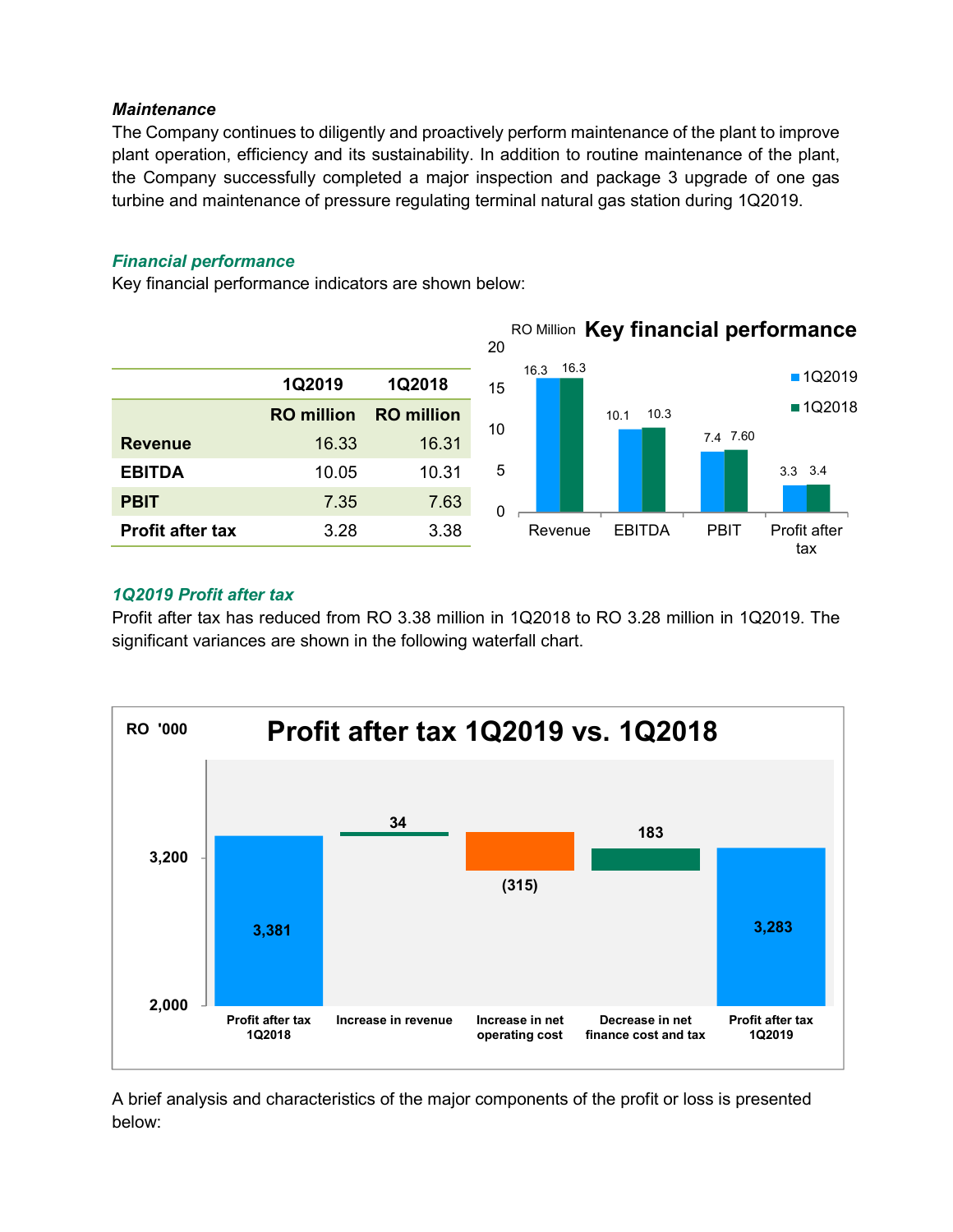#### **Revenue**

Power contributed 53% (excluding fuel charge), water 25% and fuel charge 22% to the total revenue. Fuel charge revenue is a pass through and is calculated based on consumption of natural gas as computed by the plant's contractual Fuel Demand Model. 1Q2019 revenue marginally increased by 0.11% as compared to the corresponding period last year.

### Cost of sales

Cost of sales mainly comprises depreciation of property, plant and equipment, fuel cost and operations & maintenance (O&M) cost. Cost of sales increased as compared to the same period in 2018, mainly due to increase in operation and maintenance cost and plant insurance cost. Operation and maintenance cost increased in 1Q2019 due to increase in planned maintenance activities as per annual maintenance plan.





#### Net finance cost

Net finance cost decreased in 1Q2019 compared to 1Q2018 due to the scheduled repayment of part of the term loan in line with the financing documents.

|                          |                   | as at<br>31 March<br>2019 | as at<br>31 December<br>2018 | as at<br>31 March<br>2018 |
|--------------------------|-------------------|---------------------------|------------------------------|---------------------------|
| <b>Total assets</b>      | <b>RO</b> million | 326.40                    | 331.08                       | 336.76                    |
| <b>Total liabilities</b> | <b>RO</b> million | 229.08                    | 232.69                       | 240.16                    |
| Shareholders' funds      | <b>RO</b> million | 106.44                    | 106.40                       | 105.34                    |
| Shareholders' equity     | RO million        | 97.32                     | 98.39                        | 96.60                     |
| <b>Current ratio</b>     |                   | 1.04:1                    | 1.35:1                       | 1.40:1                    |
| Gearing ratio            |                   | 66:34                     | 67:33                        | 68:32                     |
| Net assets per share     | RO/share          | 0.112                     | 0.111                        | 0.110                     |

#### Financial position